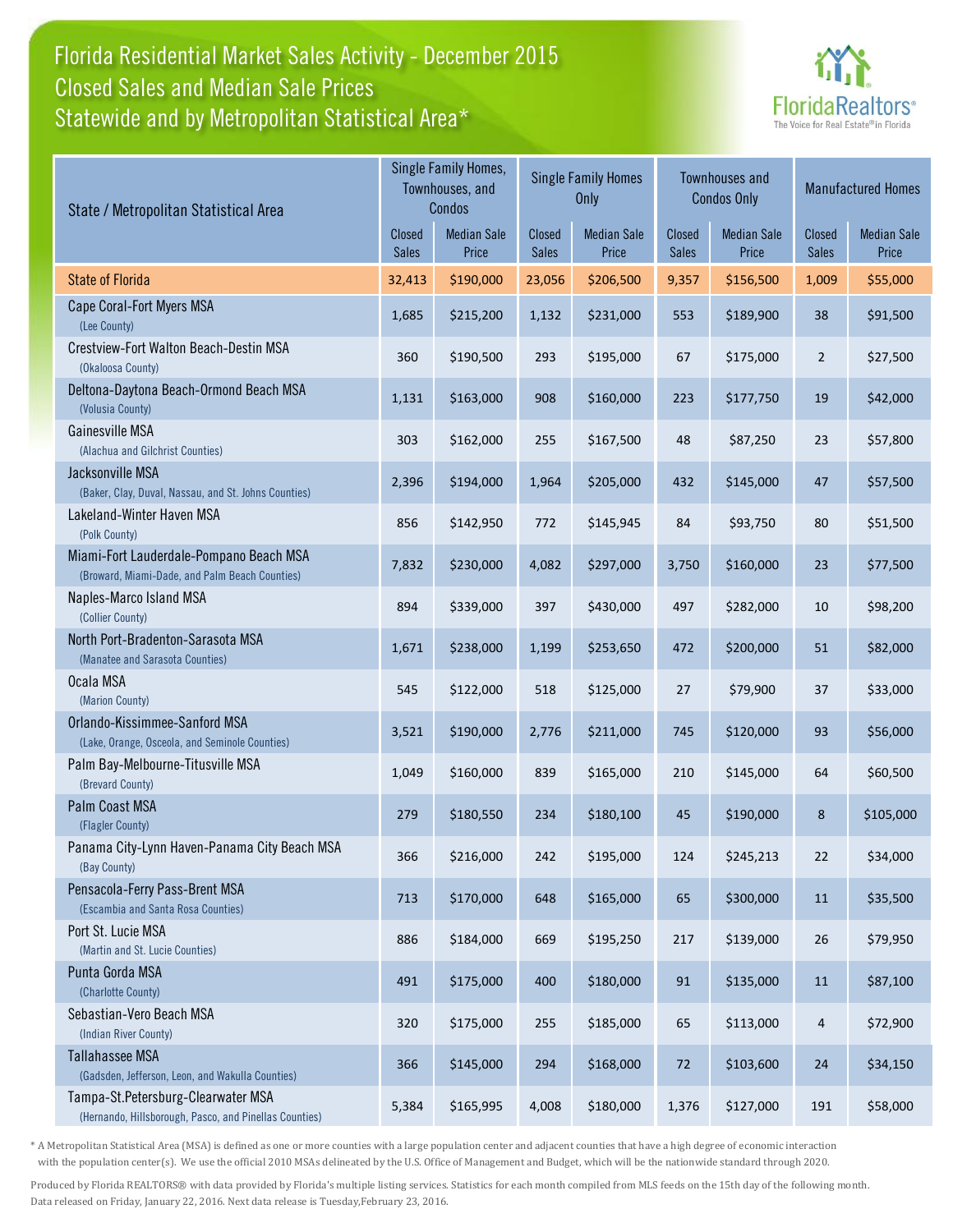## Florida Residential Market Sales Activity - December 2015 Listed by County Closed Sales and Median Sale Prices



| County                     | Single Family Homes,<br><b>Townhouses, and Condos</b> |                             |                        | <b>Single Family Homes Only</b> |                        | <b>Townhouses and Condos</b><br><b>Only</b> | <b>Manufactured Homes</b> |                             |
|----------------------------|-------------------------------------------------------|-----------------------------|------------------------|---------------------------------|------------------------|---------------------------------------------|---------------------------|-----------------------------|
|                            | <b>Closed</b><br><b>Sales</b>                         | <b>Median Sale</b><br>Price | Closed<br><b>Sales</b> | <b>Median Sale</b><br>Price     | Closed<br><b>Sales</b> | <b>Median Sale</b><br>Price                 | Closed<br><b>Sales</b>    | <b>Median Sale</b><br>Price |
| Alachua County             | 291                                                   | \$163,000                   | 243                    | \$173,000                       | 48                     | \$87,250                                    | 13                        | \$57,800                    |
| <b>Baker County</b>        | $17\,$                                                | \$135,900                   | 16                     | \$137,950                       | $\mathbf{1}$           | \$39,000                                    | $\overline{2}$            | \$55,801                    |
| <b>Bay County</b>          | 366                                                   | \$216,000                   | 242                    | \$195,000                       | 124                    | \$245,213                                   | 22                        | \$34,000                    |
| <b>Bradford County</b>     | 23                                                    | \$162,500                   | 23                     | \$162,500                       | $\mathbf{0}$           | (No Sales)                                  | 5                         | \$31,000                    |
| <b>Brevard County</b>      | 1,049                                                 | \$160,000                   | 839                    | \$165,000                       | 210                    | \$145,000                                   | 64                        | \$60,500                    |
| <b>Broward County</b>      | 2,885                                                 | \$211,025                   | 1,476                  | \$305,000                       | 1,409                  | \$131,000                                   | 7                         | \$75,000                    |
| <b>Calhoun County</b>      | 6                                                     | \$36,250                    | 6                      | \$36,250                        | 0                      | (No Sales)                                  | 3                         | \$40,000                    |
| <b>Charlotte County</b>    | 491                                                   | \$175,000                   | 400                    | \$180,000                       | 91                     | \$135,000                                   | 11                        | \$87,100                    |
| <b>Citrus County</b>       | 279                                                   | \$105,000                   | 255                    | \$110,500                       | 24                     | \$79,200                                    | 44                        | \$49,600                    |
| <b>Clay County</b>         | 287                                                   | \$160,000                   | 259                    | \$170,000                       | 28                     | \$104,450                                   | 14                        | \$43,503                    |
| <b>Collier County</b>      | 894                                                   | \$339,000                   | 397                    | \$430,000                       | 497                    | \$282,000                                   | 10                        | \$98,200                    |
| <b>Columbia County</b>     | 52                                                    | \$97,500                    | 52                     | \$97,500                        | $\mathbf{0}$           | (No Sales)                                  | 12                        | \$57,500                    |
| <b>DeSoto County</b>       | 22                                                    | \$124,750                   | 21                     | \$125,000                       | $\mathbf{1}$           | \$78,000                                    | 6                         | \$77,900                    |
| <b>Dixie County</b>        | $\mathbf{1}$                                          | \$62,000                    | $\mathbf{1}$           | \$62,000                        | $\mathbf{0}$           | (No Sales)                                  | 8                         | \$17,500                    |
| <b>Duval County</b>        | 1,252                                                 | \$160,000                   | 1,027                  | \$165,000                       | 225                    | \$120,000                                   | 12                        | \$57,500                    |
| <b>Escambia County</b>     | 392                                                   | \$149,900                   | 345                    | \$144,525                       | 47                     | \$297,900                                   | 6                         | \$31,200                    |
| <b>Flagler County</b>      | 279                                                   | \$180,550                   | 234                    | \$180,100                       | 45                     | \$190,000                                   | 8                         | \$105,000                   |
| <b>Franklin County</b>     | 38                                                    | \$272,000                   | 35                     | \$280,000                       | 3                      | \$60,000                                    | $\mathbf{1}$              | \$65,000                    |
| <b>Gadsden County</b>      | 21                                                    | \$85,526                    | 21                     | \$85,526                        | $\pmb{0}$              | (No Sales)                                  | 7                         | \$47,000                    |
| <b>Gilchrist County</b>    | 12                                                    | \$132,950                   | 12                     | \$132,950                       | $\pmb{0}$              | (No Sales)                                  | 10                        | \$57,950                    |
| <b>Glades County</b>       | 2                                                     | \$189,500                   | $\overline{2}$         | \$189,500                       | 0                      | (No Sales)                                  | 5                         | \$74,000                    |
| <b>Gulf County</b>         | 24                                                    | \$177,500                   | 16                     | \$149,900                       | 8                      | \$196,500                                   | $\mathbf{1}$              | \$60,000                    |
| <b>Hamilton County</b>     | 5                                                     | \$48,500                    | 5                      | \$48,500                        | $\pmb{0}$              | (No Sales)                                  | $\overline{2}$            | \$63,800                    |
| <b>Hardee County</b>       | 11                                                    | \$80,000                    | 11                     | \$80,000                        | 0                      | (No Sales)                                  | 2                         | \$54,000                    |
| <b>Hendry County</b>       | $12\,$                                                | \$143,500                   | 10                     | \$147,000                       | $\overline{2}$         | \$77,500                                    | 0                         | (No Sales)                  |
| <b>Hernando County</b>     | 406                                                   | \$128,000                   | 394                    | \$129,900                       | 12                     | \$102,250                                   | $47\,$                    | \$64,900                    |
| <b>Highlands County</b>    | 163                                                   | \$112,500                   | 138                    | \$118,250                       | 25                     | \$94,500                                    | 9                         | \$50,000                    |
| <b>Hillsborough County</b> | 1,998                                                 | \$187,895                   | 1,525                  | \$211,000                       | 473                    | \$131,000                                   | 32                        | \$66,500                    |
| <b>Holmes County</b>       | 4                                                     | \$42,250                    | 4                      | \$42,250                        | 0                      | (No Sales)                                  | $\overline{2}$            | \$25,000                    |
| <b>Indian River County</b> | 320                                                   | \$175,000                   | 255                    | \$185,000                       | 65                     | \$113,000                                   | 4                         | \$72,900                    |
| Jackson County             | 21                                                    | \$85,600                    | $21\,$                 | \$85,600                        | 0                      | (No Sales)                                  | 7                         | \$58,000                    |
| Jefferson County           | 9                                                     | \$125,000                   | 9                      | \$125,000                       | $\bf{0}$               | (No Sales)                                  | $\overline{a}$            | \$44,500                    |
| Lafayette County           | 0                                                     | (No Sales)                  | $\mathbf 0$            | (No Sales)                      | 0                      | (No Sales)                                  | 0                         | (No Sales)                  |
| Lake County                | 528                                                   | \$172,250                   | 499                    | \$176,990                       | 29                     | \$95,000                                    | 50                        | \$64,400                    |
| Lee County                 | 1,685                                                 | \$215,200                   | 1,132                  | \$231,000                       | 553                    | \$189,900                                   | $38\,$                    | \$91,500                    |

Produced by Florida REALTORS® with data provided by Florida's multiple listing services. Statistics for each month compiled from MLS feeds on the 15th day of the following month. Data released on Friday, January 22, 2016. Next data release is Tuesday,February 23, 2016.